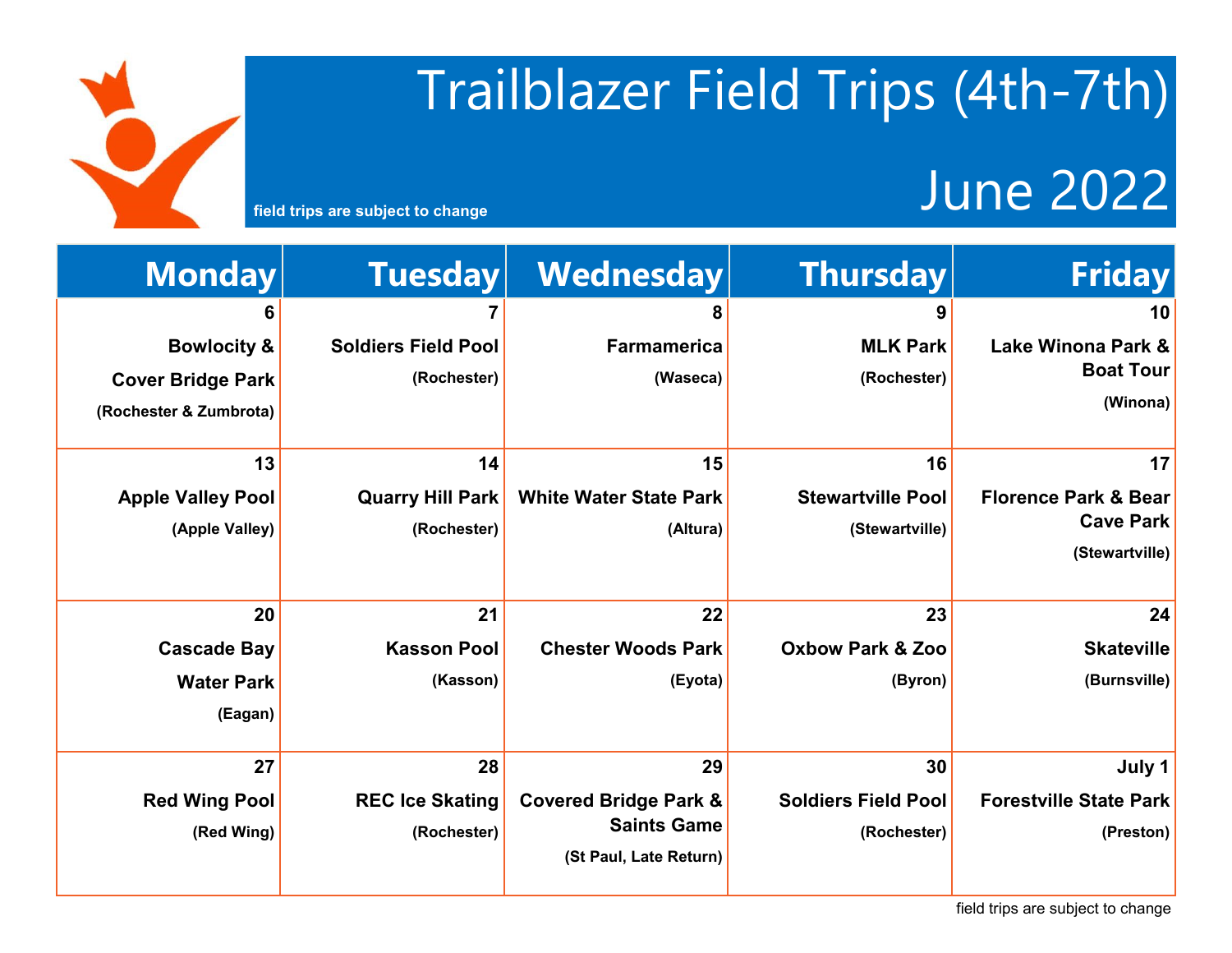### Trailblazer Field Trips (4th-7th)

### field trips are subject to change **July 2022**

I